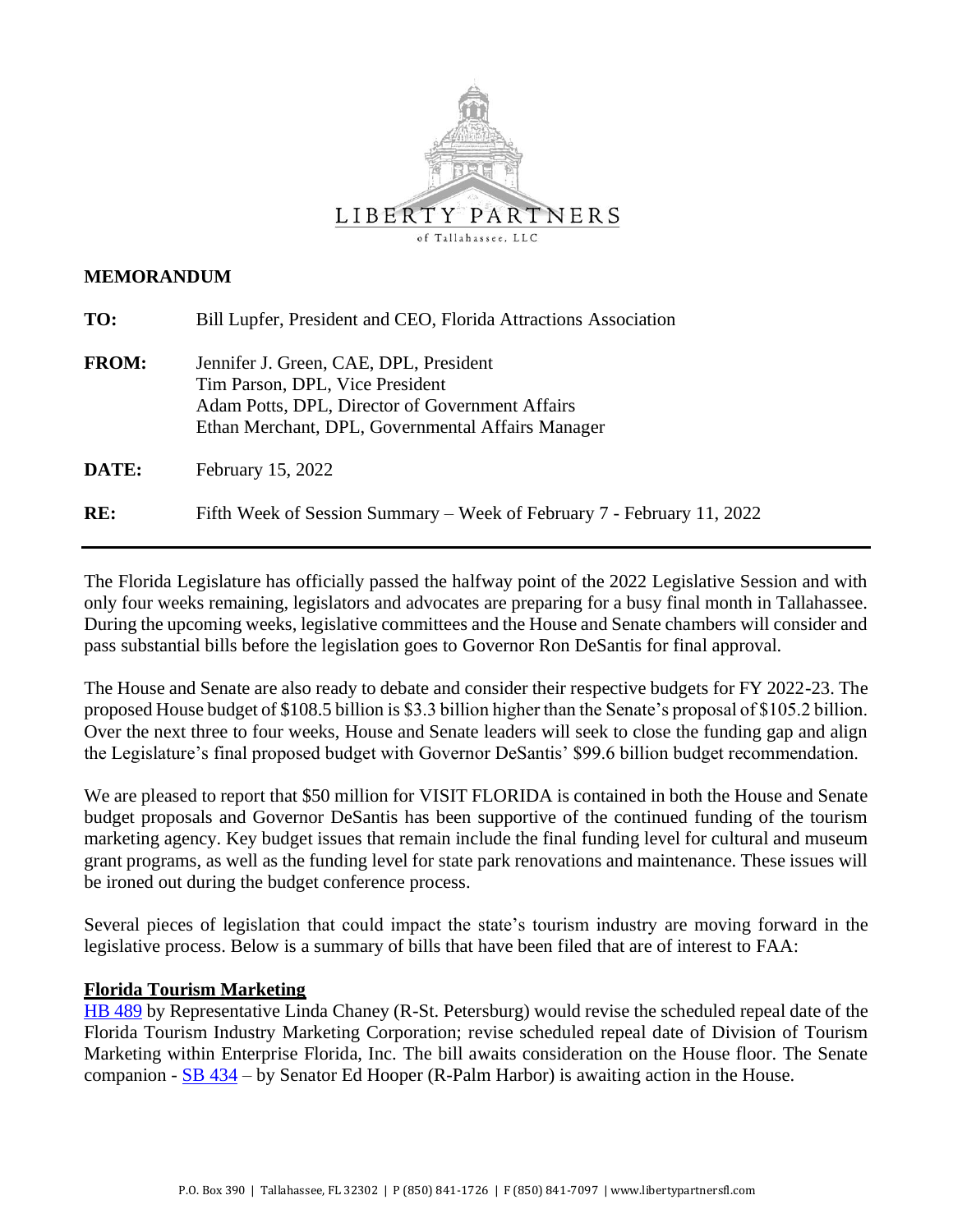February 15, 2022 Page 2

# **Tourist Development Taxes**

[HB 673](https://www.myfloridahouse.gov/Sections/Bills/billsdetail.aspx?BillId=74794&SessionId=93) by Representative Jason Shoaf (R-Blountstown) would authorize certain coastal counties to be reimbursed for use of tourist development tax revenues for tourism training; revise the percentage of tourist development tax revenues that may be used to reimburse expenses incurred in providing public safety services; authorize certain rural counties to be reimbursed for use of tourist development tax revenues for certain purposes regardless of whether certain other requirements are met. The bill passed the House Tourism, Infrastructure & Energy Subcommittee on Tuesday, February 8<sup>th</sup> and awaits its second hearing in the House Ways and Means Committee. The Senate companion  $-\underline{SB}$  1542 – by Senator George Gainer (R-Panama City) is awaiting its first hearing in the Senate Commerce & Tourism Committee.

### **Tourist Development Taxes**

[HB 6075](https://www.myfloridahouse.gov/Sections/Bills/billsdetail.aspx?BillId=73902&SessionId=93) by Representative Anna Eskamani (D-Orlando) would remove a provision requiring a specified percentage of all tourist development tax revenues to be used to promote & advertise tourism. The bill awaits its first hearing in the House Tourism, Infrastructure & Energy Subcommittee. The Senate companion - [SB 1898](https://www.flsenate.gov/Session/Bill/2022/1898) – by Senator Gary Farmer Jr. (D-Fort Lauderdale) is awaiting its first hearing in the Senate Commerce & Tourism Committee.

### **Local Tax Referenda Requirements**

[HB 777](https://www.myfloridahouse.gov/Sections/Bills/billsdetail.aspx?BillId=75205&SessionId=93) by Representative Will Robinson (R-Bradenton) would require referenda elections related to tourist development taxes, tourist impact taxes, children's services & independent special district property taxes, increases in county & municipal ad valorem tax millages, ninth-cent fuel tax, local option fuel taxes, & certain school district millage elections to be held on day of general elections. The bill awaits its final hearing in the House State Affairs Committee. The Senate companion – [SB 1194](https://www.flsenate.gov/Session/Bill/2022/1194) – by Senator Jim Boyd (R-Bradenton) is awaiting its final hearing in the Senate Appropriations Committee.

#### **HB 9 - Consumer Data Privacy**

[HB 9](https://www.myfloridahouse.gov/Sections/Bills/billsdetail.aspx?BillId=76556&SessionId=93) by Representative Fiona McFarland (R-Sarasota) would require collectors to provide notice to consumers about data collection, sharing, & selling practices; provide consumers the right to request data be disclosed, deleted, or corrected & to opt-in or opt-out of sale or sharing of such data; provide nondiscrimination measures, methods for requesting data & opting-in or opting-out of sale or sharing of such data, private cause of action, enforcement, & jurisdiction; preempt regulation of consumer date collection, sharing, & selling to the state. The bill passed the House Commerce Committee unanimously on Thursday, February 10<sup>th</sup>. The Senate companion – [SB 1864](https://www.flsenate.gov/Session/Bill/2022/1864) – by Senator Jennifer Bradley (R-Orange Park) is awaiting its first hearing in the Senate Commerce and Tourism Committee.

#### **Acceptance of Cash Payments by Businesses**

[HB 233](https://www.myfloridahouse.gov/Sections/Bills/billsdetail.aspx?BillId=73352&SessionId=93) by Representative Matt Willhite (D-Wellington) would require certain businesses to accept cash payments for services; prohibit fees or conditions for such transactions; provide exceptions, penalties, & rulemaking authority. The bill is awaiting its first hearing in the House Insurance & Banking Subcommittee. The Senate companion –  $SB$  408 – by Senator Shevrin Jones (D-Miami Gardens) is awaiting its first committee stop in the Senate Commerce & Tourism Committee.